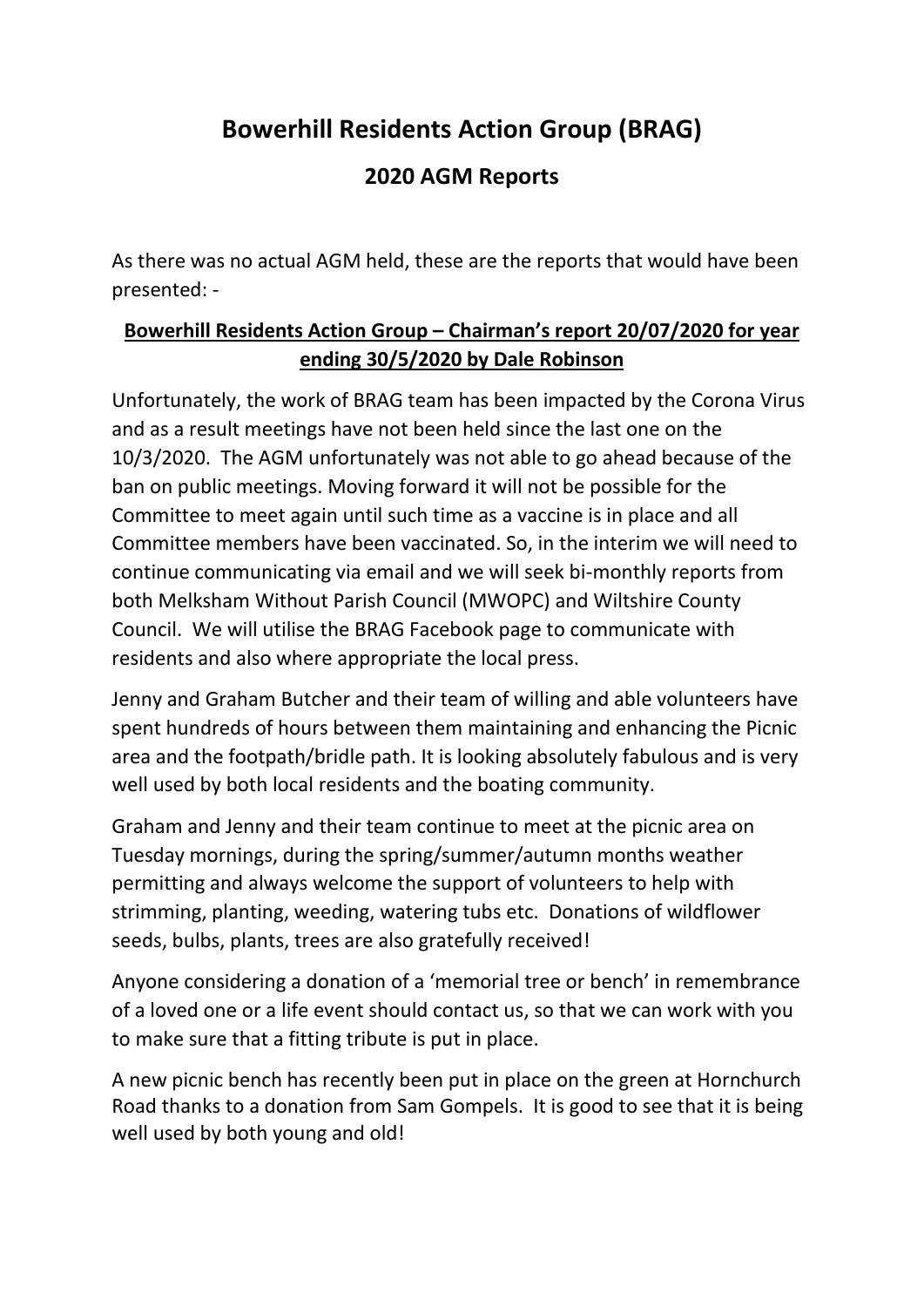BRAG members/volunteers continue to spend time weekly collecting litter and doggy poo removal throughout the whole estate and regular larger scale litter picks are carried out, the next one is planned to take place on the 12/9/2020.

We are keen to continue working closely with the Beavers, Cubs, Scouts and RAF cadets in this area and also with tree/spring bulb planting and the creation of wildflower areas. Any residents who would like to support BRAG with keeping the estate clean should contact us and we will endeavour to organise gloves and a litter picker for you.

We have worked closely with MWOPC, local residents and Taylor Wimpey to make sure that the new development either side of Pathfinder way delivers all that has been promised. Several public meetings have been held and the developers have worked very hard to address the concerns of those residents impacted by the development.

Working closely with the Age Friendly Initiative we have seen the addition of 2 new benches one outside the Village Hall the other is positioned close to Robinson's Fish and Chip Shop. Also, in conjunction with MWPOC we have been able to secure new bins.

We are working with the MWOPC to address the issue of dog fouling around the estate and we would encourage residents to continue reporting any areas where there are particular problems, we are able to access the County's Dog Warden to assist in addressing the problem.

BRAG played an active part in campaigning against the Town Councils campaign to merge with MWOPC and it is pleasing to see the Electoral Committee recommendation that the merger should not occur and Bowerhill should remain part of the MWOPC.

We also provided input into the Neighbourhood Plans for both Seend and Melksham and it is pleasing to see that the picnic area is noted as 'green no development land'.

## Plans for the future

• Working with our local councillors and MWOPC to ensure local residents are kept fully appraised of any future housing developments and the impact that any future Melksham bypass may have on them, the surrounding green areas and wildlife. Where appropriate gain support and campaign for change.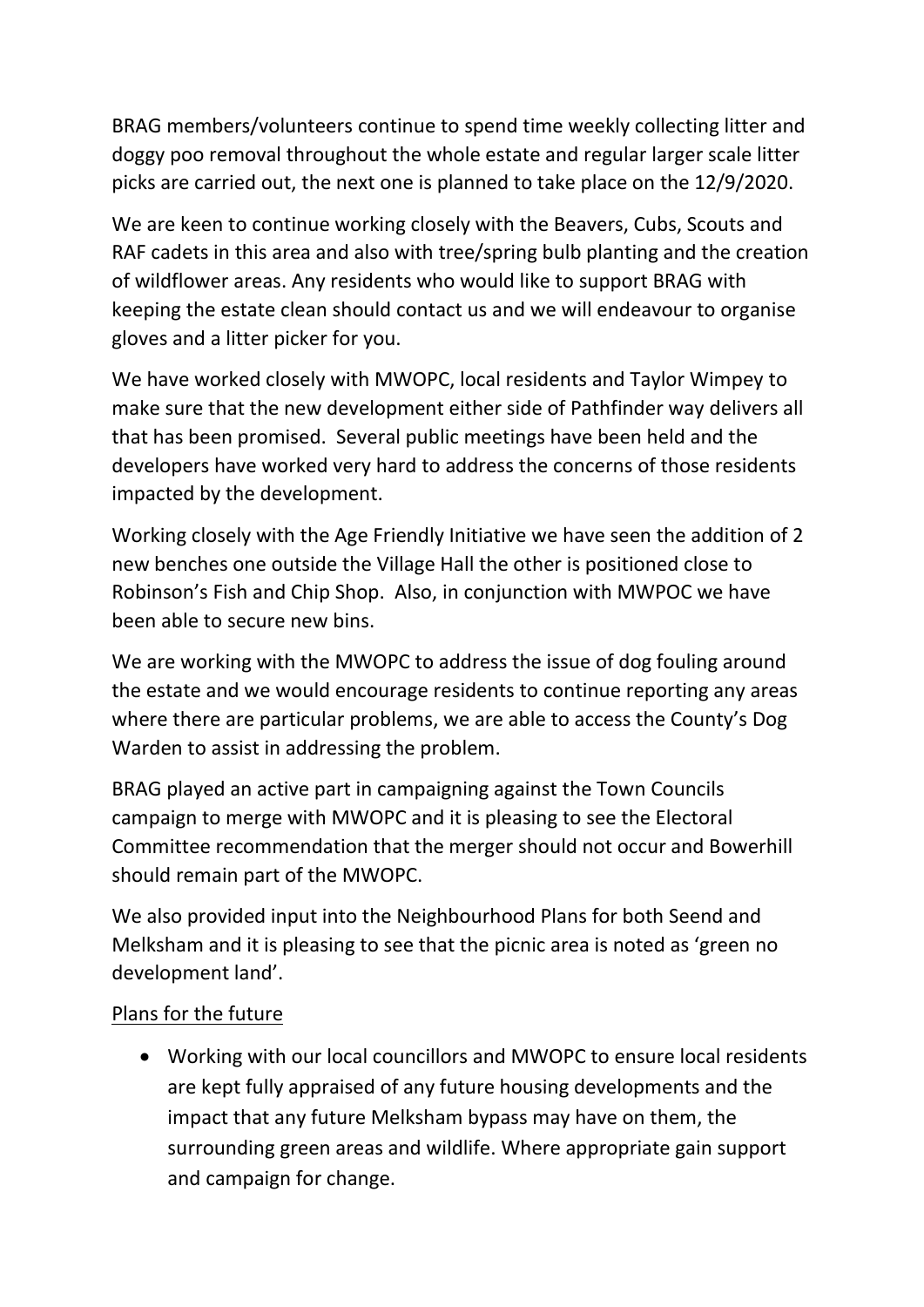- Continue to work with our local councillors and MWOPC to ensure that the housing development at Pathfinder Way delivers all that was promised in particular the new infant school and that it is positioned so that it benefits the whole estate
- Working with our local councillors and MWOPC, local residents and interested youth groups identify whether a youth shelter is appropriate and if so where it is best located on the estate.
- Arrange regular litter picks and continue to look to involve residents and in particular the younger generation.
- Look to obtain funding to support the addition of further benches and picnic tables around the estate.
- Continue with the work at the Picnic area and the promotion of its use in particular to local schools and nurseries.
- Continue to source further trees from the Woodland Trust and plant them around the estate.
- Listen to residents' concerns and act appropriately to address issue that arise.
- Find a new Chair as I need to step back from the responsibility and I believe BRAG will benefit from the impetus a new chair will give, at a time where we could be facing the challenges that the routing of the bypass will bring.

Thank you to all Bowerhill residents for your continued support this year. I would like to offer a huge thank you to the committee for your support.

## **Report on Picnic Area activities from May 2019**

## **by Jenny Butcher**

Approximately a total of 664 voluntary hours worked by a team of five people meeting every Tuesday morning plus other days as and when needed.

Work done over this period of time was:-

- Strimming paths and ditches and later in the summer cutting the hedge from the top of the bridle path down to the canal. Three persons cutting and two clearing the debris away.
- Planting of new trees, shrubs and flowers and sowing seeds.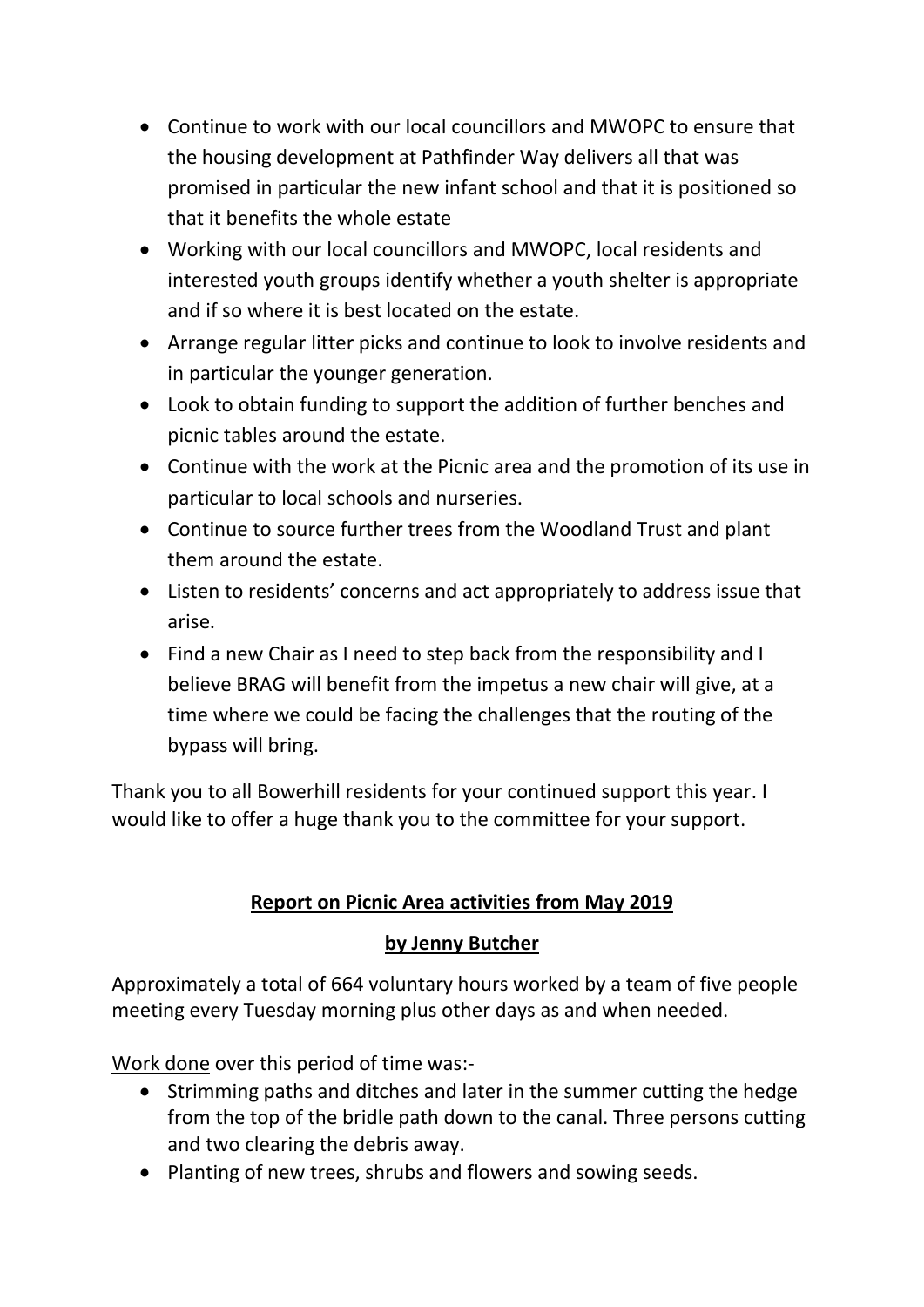- Installing new bat box and bird boxes.
- Watering of above and planters.
- Litter picking on the site and along the ditches every week.
- Weeding a never ending task of the picnic site plus flower beds.
- Sanding down of the wooden notice boards and re painting plus all wooden seats. Flower Planters were repainted as well and the large dustbin. A seasonal job.

BRAG entered for the competition RHS Britain in Bloom for the sixth time. Won level 5 Outstanding for the sixth time.

#### Vandalism struck - twice

Damaged plants, trees, benches, pond, Bug Hotel and planters plus broke large slabs leading up to the dustbin.

When the site had been restored to some normality, they struck again the following week by trying to force out of the ground the new Bug Hotel which my husband had rebuilt by using one of the builders planks which surround the site as a lever, they only managed to unbalance the structure as they were unaware that we had filled the base with the broken concrete slabs plus lots of cement.

This all added to our costs as we had to buy cement, bags of small stones to replace the broken slabs leading to the bin plus we then purchased and fitted up signs warning of CCTV in the area which we were advised to do by the police. Also purchased black vandal paint to defer further damage which seems to have worked so far.

As the pond was damaged and had to be removed, we were then donated, by a local resident, a recycled preformed pond which we fitted late Autumn, again adding to our costs as we had to purchase sand and soil in order to fit in that area.

Due to this vandalism BRAG was overwhelmed with donations, cash, cheques through our letterbox and my granddaughter set up a just giving page which again was unbelievable and final figures show on our BRAG accounts for 2019/2020.

2020. We were just about to start work on the site in March of this year and of course the virus struck so work only started when it was safe to do so late May so lots of future plans for the site will have to wait to next Spring 2021.